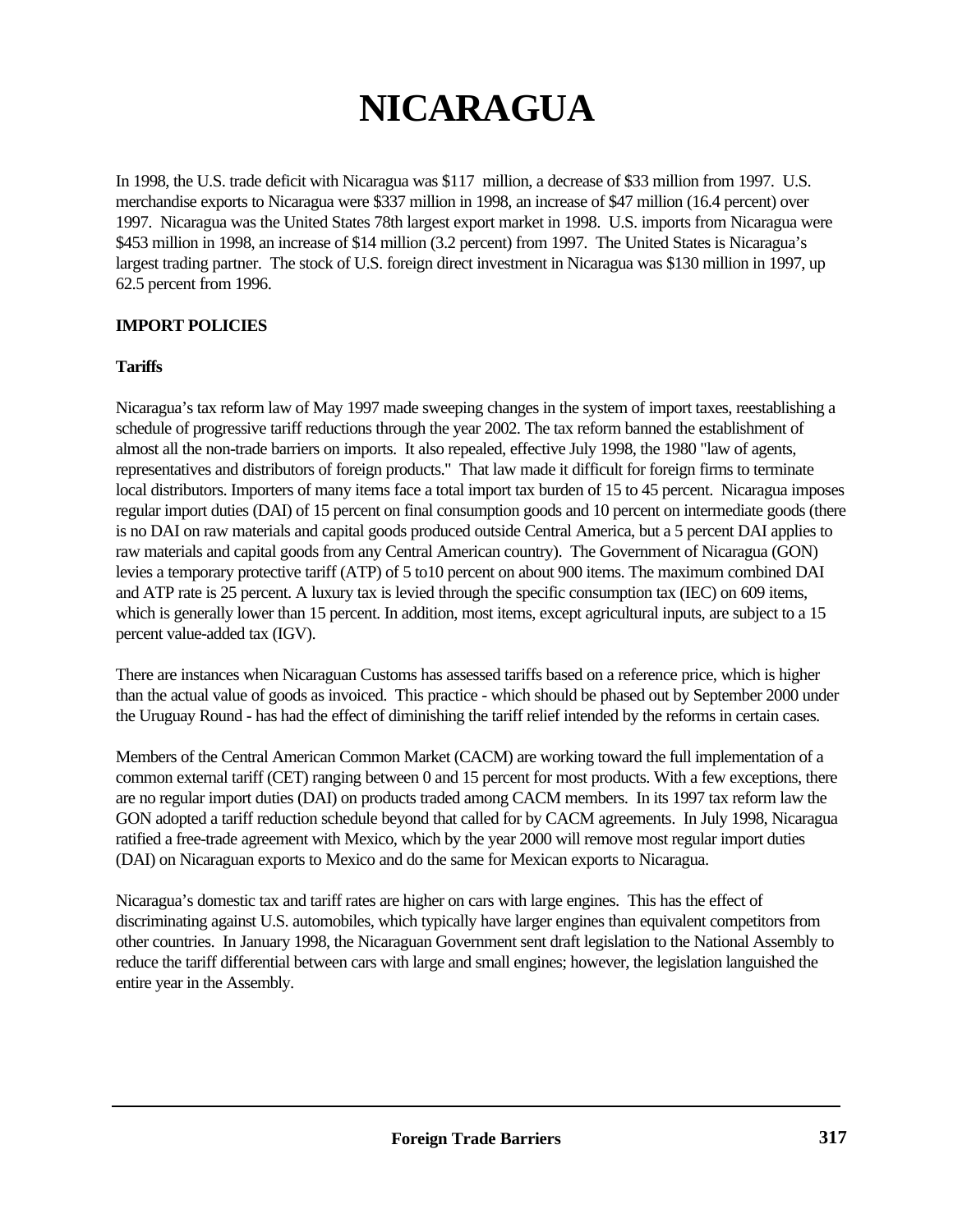#### **Nicaragua**

#### **Agricultural Price Bands**

Nicaragua's 1997 tax reform law eliminated the price-band mechanism. Tariffs for products previously subject to the price band (yellow corn, sorghum, rice, and soybeans) now range from 15 to 30 percent and are set to drop to 5 and 10 percent by 2000, or 2001 in the case of rice.

## **GOVERNMENT PROCUREMENT**

The 1981 Law of Administrative Contracting by the State, Decentralized/Autonomous Agencies, and Municipalities sets out clear guidelines for government procurement. However, in practice, many government agencies and state-owned companies engage in direct purchasing outside of the legal framework.

# **LACK OF INTELLECTUAL PROPERTY PROTECTION**

## **Bilateral Agreement**

On January 7, 1998, Nicaragua signed a Bilateral Intellectual Property Rights Agreement with the United States -- the first such agreement in Central America and only the fourth in the hemisphere. The agreement, which had been under negotiation for four years, covers copyrights, patents, trademarks, semiconductor layout designs, encrypted program-carrying satellite signals, trade secrets, and industrial designs. The agreement addresses criminal and civil penalties for infractions and provides a level of protection that exceeds commitments in the WTO Agreement on Trade-Related Aspects of Intellectual Property Rights (TRIPS). The agreement calls for full implementation by mid-1999.At the February 1999 meeting of the U.S.-Nicaragua Trade and Investment Council, the GON presented a schedule for passage of necessary implementing legislation.

## **Copyrights**

Piracy of video recordings, unauthorized video and sound recordings, broadcast theft, and piracy of U.S. satellite signals by the local cable television operators are widespread. The current law, which dates from 1904, does not explicitly protect computer software, which contributes to endemic piracy of these products. A draft copyright law languished in the previous National Assembly but the government pledges to redouble its efforts in 1999. A report prepared by the International Intellectual Property Alliance (IIPA) estimated that losses in Nicaragua due to copyright infringements cost U.S. firms \$5.7 million in 1998.

#### **Patents**

The current patent law, which dates to 1899, fails to meet international standards for term of protection and for subject matter subject to patentability. Patent protection is limited to short patent terms (10 years). In 1996, the National Assembly ratified the Paris Convention for the Protection of Industrial Property. In April 1997, Nicaragua approved the technical part of the Central American Convention in Industrial Property (inventions and industrial design). However, this is not yet in force, pending approval by other countries. New patent legislation is under consideration, but its prospects for passage are uncertain.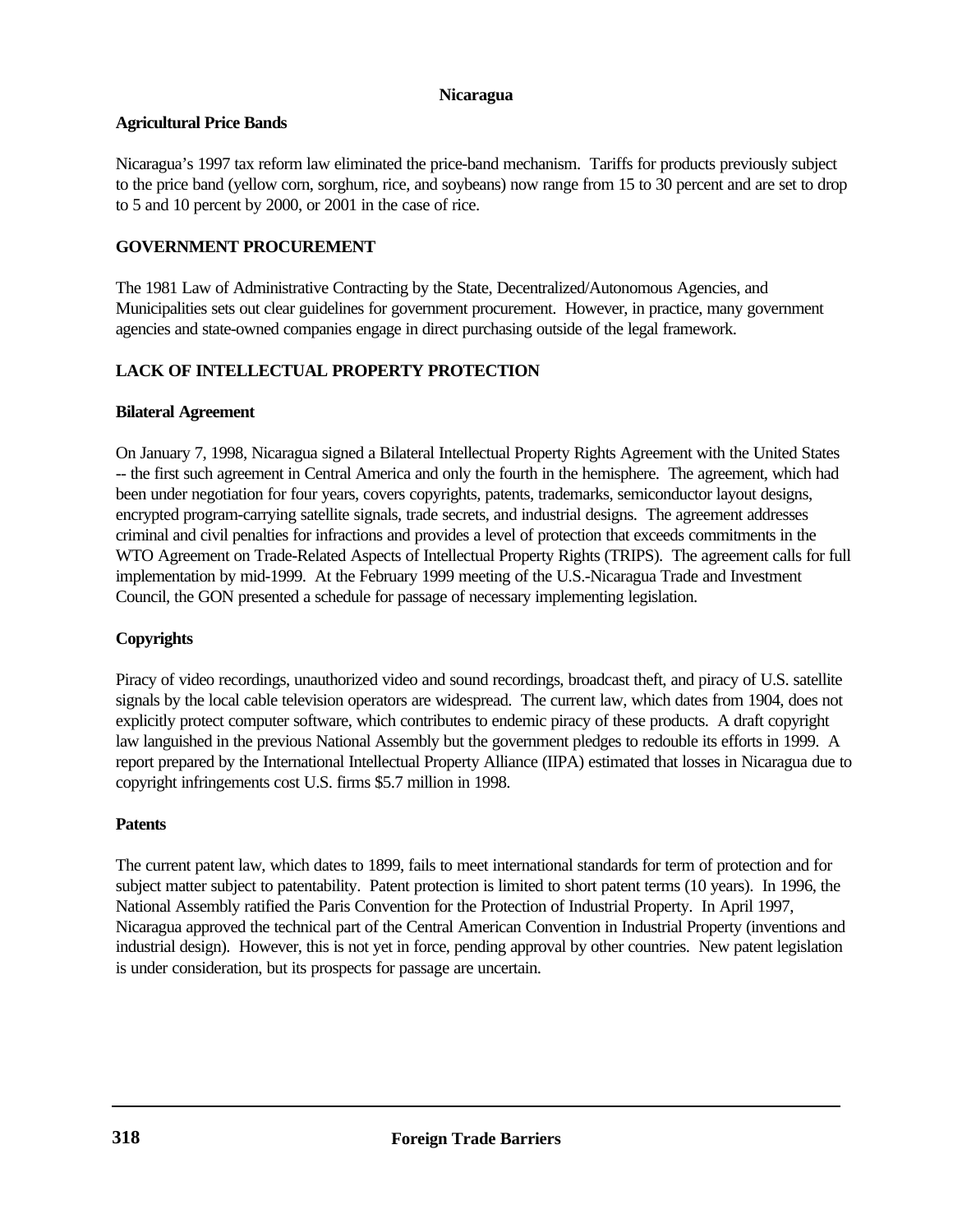#### **Nicaragua**

## **Trademarks**

Nicaragua's trademark law currently provides inadequate protection for trademarks, especially well known marks. However, in November 1994, the Central American Convention for the Protection of Industrial Property, of which Nicaragua is a signatory, was revised. The Convention has been signed by the Nicaraguan executive branch, but has not yet been ratified by the National Assembly. The Convention is intended to ensure compatibility with the Paris Convention and Uruguay Round TRIPs provisions.

## **SERVICES BARRIERS**

Nicaragua is overdue in providing to the WTO an acceptance of the Fifth Protocol to the General Agreement on Trade in Services, which is necessary to bring its commitments on financial services into effect.

# **INVESTMENT BARRIERS**

Sandinista-era cases of confiscated U.S. citizen-owned investments or properties continue to create questions about the rule of law and respect for private property in Nicaragua. While the Aleman Administration has made marked progress in increasing the rate of solutions, several valuable properties remain in the hands of the government awaiting fair compensation or return to the rightful owners. There are two cases in which the courts have ruled in favor of U.S. property holders and the Nicaraguan Government has made no compensation to honor the verdict. The government continues to offer only bonds as means of compensation, but has not implemented other forms of restitution, such as the exchange of government-held property or other assets of an equivalent value. The United States will press Nicaragua to devise different forms of compensation.

In order to receive the benefit of the 1991 Foreign Investment Law -- which provides guaranteed repatriation of profits and repatriation of original capital three years after the initial investment -- an interagency foreign investment committee must approve investments. These approvals can be time-consuming and contain criteria - e.g., approval by the government's environmental agency -- that lack clear definition. Investments may be made without foreign investment committee approval, but such investments do not enjoy repatriation guarantees. The government has announced plans to review the adequacy of the investment law with the objective of removing any bias against foreign investment. The resolution of commercial and investment disputes is unpredictable. The legal system is cumbersome, and the enforcement of judicial rulings is uncertain and sometimes subject to non-judicial considerations.

In July 1995, the Governments of Nicaragua and the United States concluded the U.S.-Nicaragua Bilateral Investment Treaty (BIT) which was designed to improved the investment climate by recognizing intellectual property rights, and by guaranteeing the repatriation of capital and compensation for damages. Nicaragua's National Assembly ratified the BIT in June 1996. The treaty has not yet been submitted to the U.S. Senate for ratification; the U.S. has linked its submission to Nicaraguan progress in resolving U.S. citizen property claims.

# **ELECTRONIC COMMERCE**

There are no known tariff or non-tariff measures, burdensome or discriminatory regulations, or discriminatory taxation affecting electronic commerce**.**